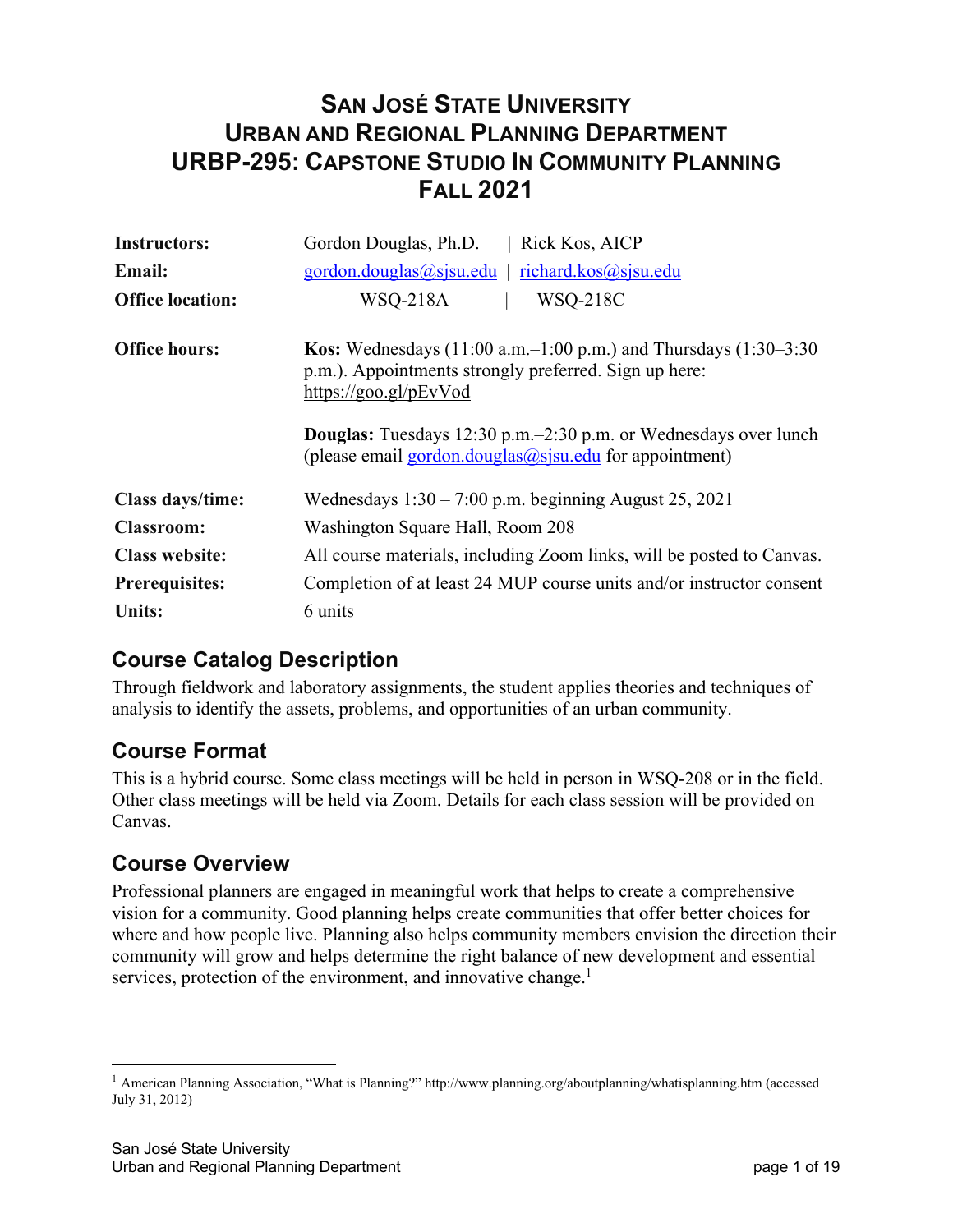In this exciting service-learning course, students will be guided by Profs. Gordon Douglas and Rick Kos in partnership with Veggielution, a nonprofit organization based in San José. Their mission statement is: "Veggielution connects people from diverse backgrounds through food and farming to build community in East San Jose."

In URBP-295 we will work to raise awareness of the importance of urban agriculture as a component of fostering healthy communities. Veggielution has requested the talents of the faculty and graduate students in the Masters of Urban Planning program to conduct community outreach as part of opening a new 7,000-square foot pocket park in San Jose's SoFA (South First St. Area) district.

The SoFA Pocket Park at 540 South First Street has transformed an unused lot into a vibrant, artfilled, food-focused community space. It opened to the public in summer 2021. The park features raised planter beds where local residents can learn to grow their own food at home, a farm stand selling locally grown products, pop-up food trucks, eight stunning textile-inspired murals by local artists, and a dog park.

faculty and students at our *university*, and city of San Jose staff members and elected officials. CommUniverCity's motto is "a two-way street for community-engaged learning." Veggielution needs our research and data collection expertise to "gather and leverage community input to make the SoFA Pocket Park design and programming as welcoming and inclusive as possible." Our work this semester will take place through a wonderful multi-sector partnership called CommUniverCity. It's all in the name: working with a local community, the

 **Phase One** of the course is designed to help you become acquainted with the study area as you working people in our study area. The activities for this phase include: learn about the geography, land uses, transportation networks, business climate, and hard-

- Guided walking tours with Veggielution staff and community leaders
- Aerial photo analysis of the study area
- Demographic mapping with Esri Community Analyst software
- Preparation of an Urban Montage and an ArcGIS StoryMap to synthesize observations

 etc.) and begin documenting awareness of the SoFA Pocket Park and urban agriculture in the In **Phase Two** you will prepare data collection instruments (surveys, interview questions, maps, communities surrounding our site. You'll develop highly marketable skills in community engagement, community conditions assessment, data collection and visualization, and professional project management techniques.

 In **Phase Three**, which will take place during the final few weeks of the course, our job will be to do what urban planners do best – to synthesize quantitative and qualitative information collected from the previous phases to prepare a high-quality draft report and graphics for our community partners. You'll then present your findings to our partners and consider their input before producing the final report in December.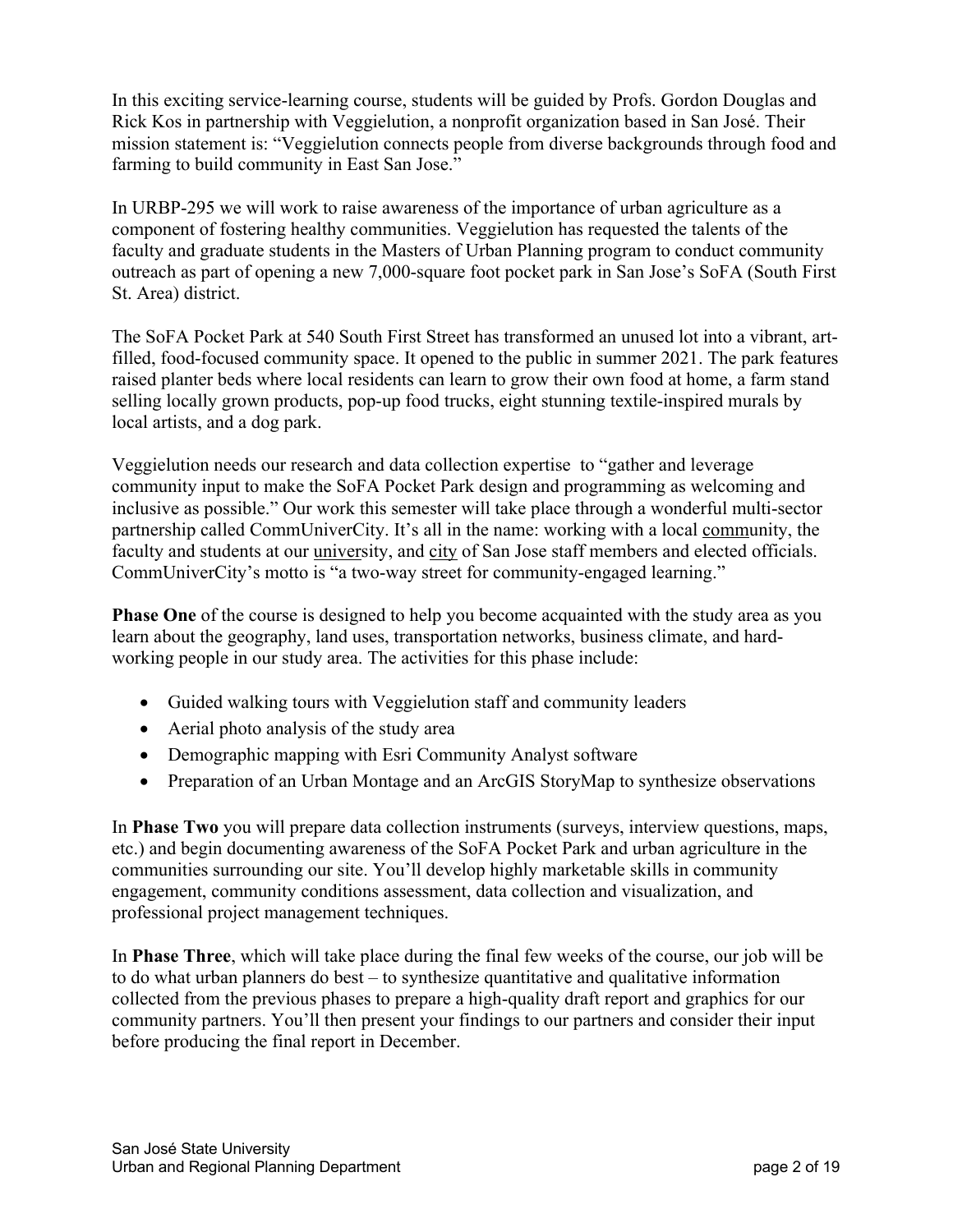## **Course 'Mindset'**

 assessment – an authoritative and accurate reporting of current conditions as a platform for future planning. The data you collect about the SoFA Pocket Park study area will be important to urban agriculture as a component of healthy communities. In URBP-295 students are exposed to contemporary tools, terms, and methods of a community Veggielution staff, city staff and officials, and neighborhood groups as we consider the value of

 issues around urban agriculture in central San Jose. We will collaborate with local residents and Guest speakers will help us explore these topics more deeply. This course will present an unparalleled opportunity to engage in substantive and challenging business owners in conversations about community change, fresh food access, and social equity.

 Our engagement with central San Jose communities will be characterized by rigorous data that *already* possess the capacity to shape and enact positive change in their community. This approach positions local residents and business owners – not planners – as the true *experts* in collection methods while embracing an "asset-based community development" mindset. What is this mindset? In brief, whereas traditional planning practice has focused on a "needs-based" assessment approach (i.e. focusing primarily on what's "wrong" with a community and how planners can "fix" these problems), this course instead adopts an "asset-based" approach by building relationships with local community leaders, business owners, and trusted institutions their community's affairs. The faculty-guided student teams, in turn, are trained to develop *expertise* in the process of documenting current conditions qualitatively and quantitatively while facilitating fact-finding dialogues with community members.

 The final report you produce in December will capture our primary assessment and community engagement findings. It will be widely shared with city staff and community leaders will play a role in fostering awareness of urban agriculture in San Jose. A number of past reports produced Association and SPUR! by students in this course have won regional and state-level awards from the American Planning

 and directly serve vital San Jose communities. We hope you really enjoy this service-learning course and use it as an opportunity to practice the work of professional planners, develop new skill sets, apply your existing strengths and talents,

## **Course Learning Objectives**

This course implements one of the Urban & Regional Planning Department's Program Learning Objectives: *"developing planning strategies to advance community priorities through collaborative engagement with stakeholders, and to do so in a manner that deliberately incorporates multicultural and historical perspectives."* 

contribute substantially each week, both individually and as a team member. Put another way, URBP-295 is a "learning by doing" course, a culminating experience where you apply what you've learned academically and professionally to a real-world planning study. Be prepared to this is NOT a passive-learning, lecture-based class, and the majority of your grade will be based upon how effectively you contribute to the project. You can think of your role this semester as taking part in an internship, or working in a small consulting firm with your instructors as the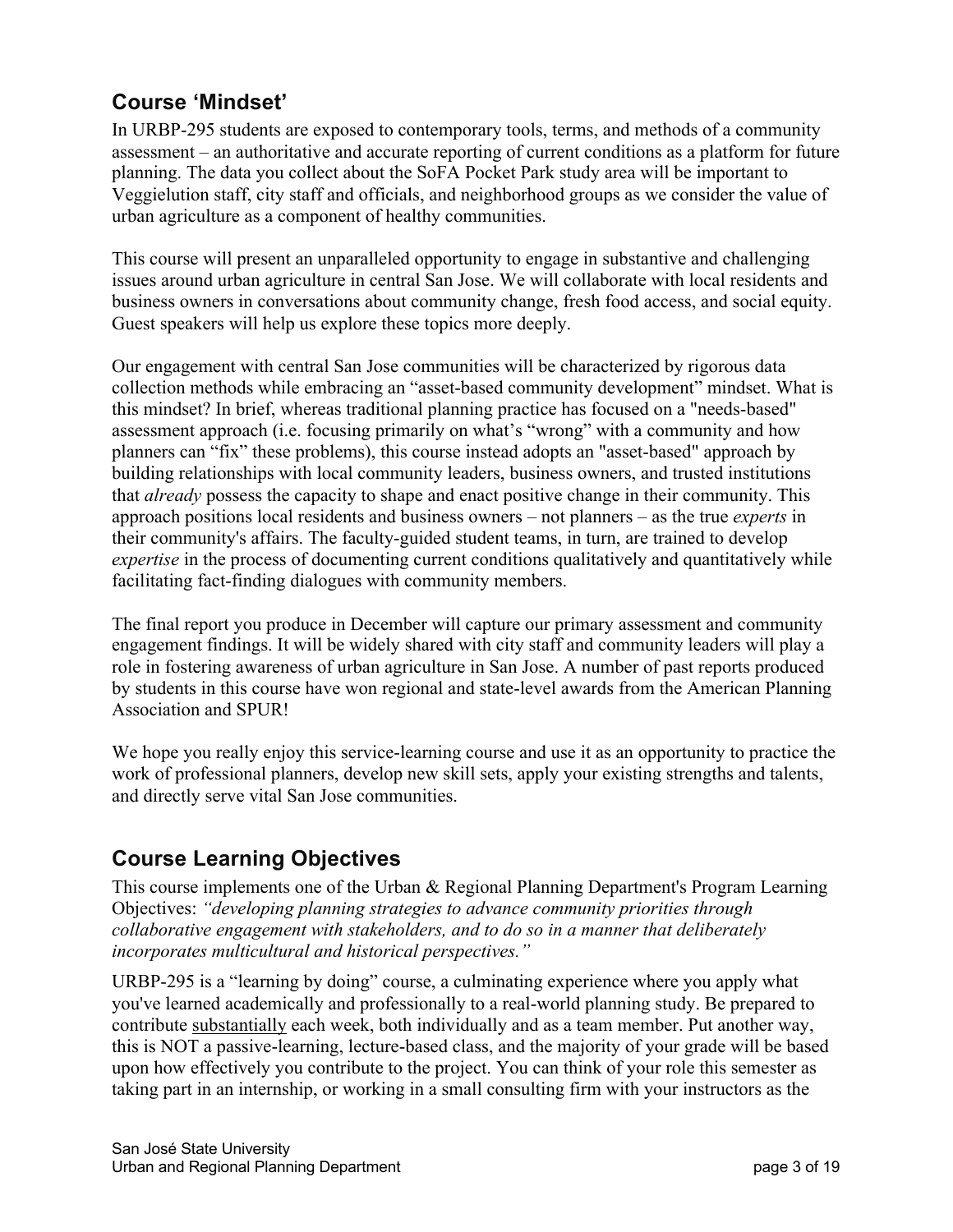project managers.

URBP-295 can be a lot of fun, and the work will undoubtedly be very rewarding and useful to your career development. Thank you in advance for your energy, hard work and dedication this semester.

Upon successful completion of the course, students will be able to:

- 1. Use a systematic urban planning process to identify, analyze, communicate, and develop solutions to complex real-world situations. The planning processes that students will learn to conduct include, at a minimum, the following components:
	- 1. Selecting, managing and applying appropriate research strategies for identifying the assets, problems and opportunities present in a community.
	- 2. Selecting, managing and applying appropriate outreach strategies for engaging diverse community stakeholders in the planning process. Community engagement strategies include, among others, stakeholder interviews, focus groups, door-to-door canvassing, community workshops and charrettes.
	- 3. Applying a collaborative, community-based process to develop a plan in partnership with a client community.
- 2. Create graphics (including base maps, analytical and conceptual diagrams, and illustrative plans), written materials and oral presentations to clearly communicate to a client community the results of the community assessment and plan development processes.
- 3. Evaluate, select, and develop the best means to disseminate the information synthesized in the plans. Dissemination methods include, among others, oral presentations at public meetings, visual displays, written reports, websites, and videos.
- 4. Work effectively as members and leaders of diverse planning teams and apply an understanding of interpersonal group dynamics to assure effective group action.
- 5. Prepare a plan to effectively facilitate a meeting.
- 6. Describe and explain how theories of community participation and engagement can be used to bring about sound planning outcomes.
- 7. Compare and contrast community participation in planning in different countries.
- 8. Describe and explain key ethical issues related to working with clients.
- 9. Describe and explain the role of officials, stakeholders, and community members in the planning process.
- 10. Describe and explain the social and cultural factors that influence urban growth and change.
- 11. Describe and explain the equity concerns of the community planning process.

### **Planning Accreditation Board (PAB) Knowledge Components**

This course partially covers PAB Knowledge Components 1b, 1d, 1e, 1f, 2a, 2b, 2d, 2e, 2f, 3a-3e.

A complete list of the PAB Knowledge Components can be found at <https://www.sjsu.edu/urbanplanning/graduate/masters-in-urban-planning/pab-knowledge.php>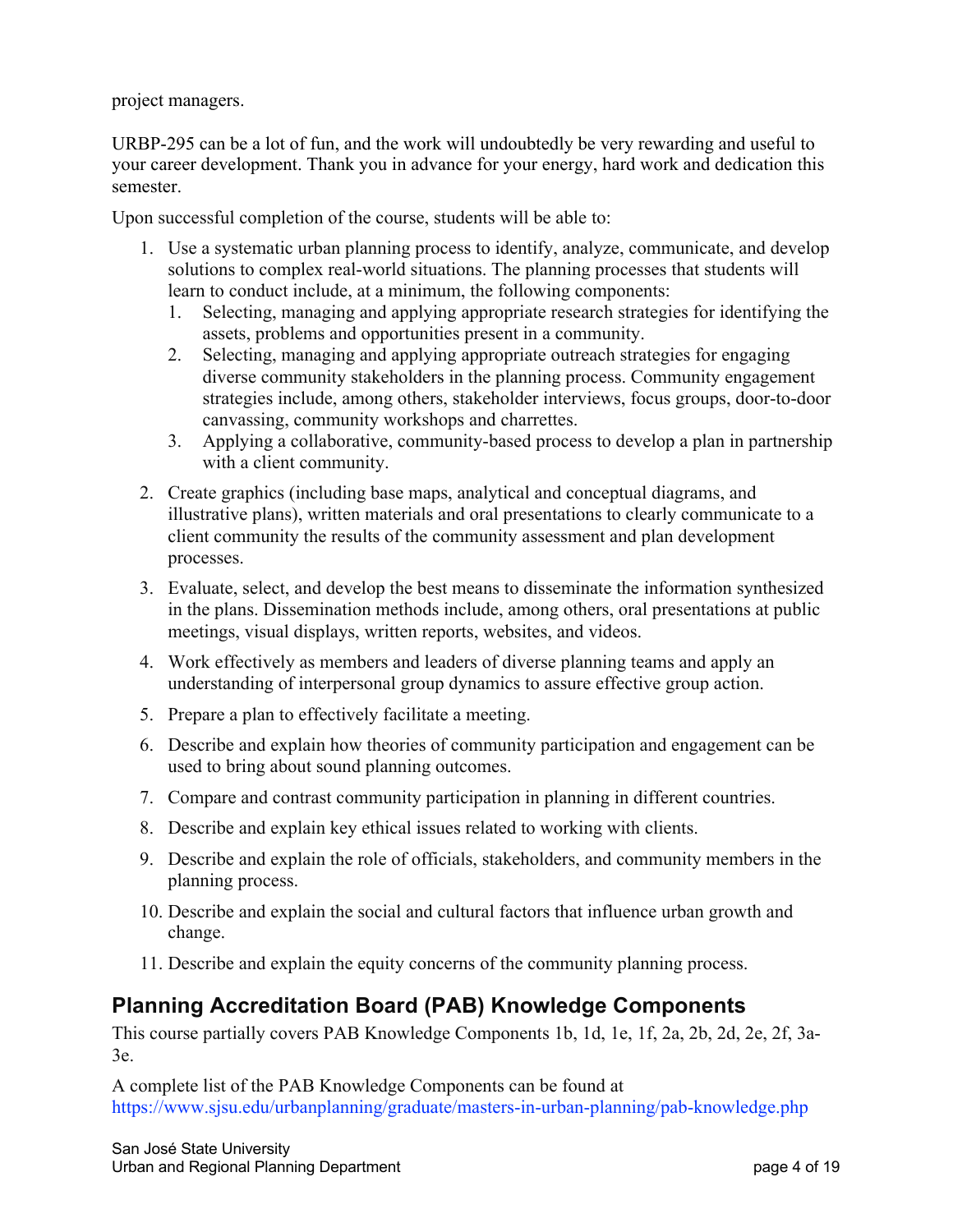## **Field Work Safety Protocols**

coursework is conducted off campus. Student safety is a top priority this semester. You will be asked to review a written safety protocol that complies with the Santa Clara County Public Health Department standards. You will also be asked to sign a few forms required by the university that are necessary when

through direct observation and appropriately distanced interactions with local residents. URBP-295 works best when students can personally visit the community being studied. With proper safety standards in place, we plan to take a few walking tours of the main Veggielution farm in east San Jose, the new SoFa Pocket Park, and surrounding neighborhoods including Washington/Guadalupe and South University. We will safely collect information in the field

We understand that some students may be reluctant to do field work in this COVID-19 era. No one will be forced to undertake field work, but we will actively encourage you to take part as much as you feel comfortable in order to get the fullest experience in the course. For those students who choose to opt out of field work, the instructors will assign a number of project support tasks.

### **Course Readings**

 Canvas. Throughout the semester, students will produce written responses, posted on Canvas discussion boards, based on each of the five themed sets of readings listed below. From time to time, we may post additional short readings to Canvas to supplement the list below. All details There are no textbooks to purchase for this course. Instead, all readings will be available on will be explained clearly in class.

#### **Community Assessment and Citizen Engagement in San Jose**

**1.** San Jose State University, URBP-295 Capstone Studio in Community Planning Students, Fall 2019 and Spring 2020. "Community Priorities for the Alum Rock Corridor".

#### **Urban Agriculture and Community Building**

- **2.** Shinew, K. J., Glover, T. D., & Parry, D. C. (2004). "Leisure spaces as potential sites for interracial interaction: Community gardens in urban areas." *Journal of Leisure Research*, 36(3), 336-355. SJSU access:<https://www-proquest>com.libaccess.sjlibrary.org/docview/201134140/BB89EB14BE9E4E96PQ/4?accountid= 10361
- **3.** Travaline, K. & C. Hunold (2010). "Urban agriculture and ecological citizenship in francis 310 1080 13549839 2010 487529 Philadelphia." *Local Environment*, 15(6): 581-590. SJSU access: <https://csu>sjsu.primo.exlibrisgroup.com/permalink/01CALS\_SJO/1nj5q0c/cdi\_informaworld\_taylor
- involvement-neighborhood/docview/878542302/se-2?accountid=10361 **4.** Litt, J. S., et al. (2011). "The influence of social involvement, neighborhood aesthetics, and community garden participation on fruit and vegetable consumption." *American Journal of Public Health*, 101(8), 1466-73. SJSU access: <http://search.proquest.com.libaccess.sjlibrary.org/scholarly-journals/influence-social>-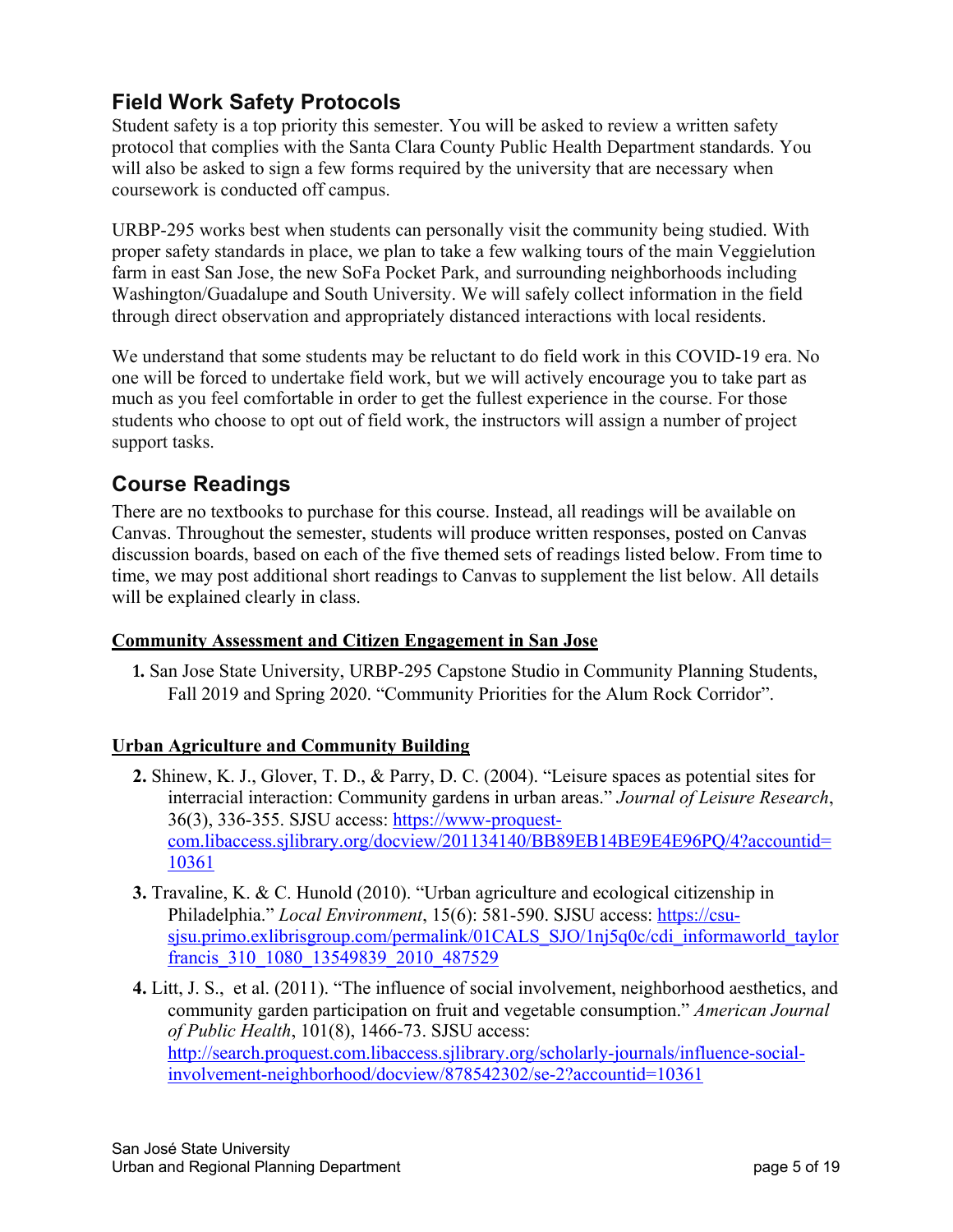#### **Access and Equity in Urban Placemaking**

- **5.** Schmelzkopf, Karen. (1995). "Urban Community Gardens as Contested Space." *Geographical Review*, 85(3):364-381. SJSU access:<https://www-proquest>com.libaccess.sjlibrary.org/docview/225345075?accountid=10361
- iconefile\_A263670462 **6.** Alkon, Allison & Christie G. McCullen. (2010). "Whiteness and Farmers Markets: Performances, Perpetuations… Contestations?" *Antipode*, 43(4): 937-59. SJSU access: <https://csu>sjsu.primo.exlibrisgroup.com/permalink/01CALS\_SJO/1nj5q0c/cdi\_gale\_infotracacadem
- 901 **7.** Douglas, Gordon CC. 2018. "Ch. 5. The Spatial Reproduction of Inequality" and "Ch. 6. Pop-Up Planning" in *The Help-Yourself City: Legitimacy and Inequality in DIY Urbanism*. Ebook via library:<https://sjsu>[primo.hosted.exlibrisgroup.com/permalink/f/1cue0e3/01CALS\\_ALMA71484436070002](https://primo.hosted.exlibrisgroup.com/permalink/f/1cue0e3/01CALS_ALMA71484436070002)
- 1007 s10460 019 10011 w **8.** Aptekar, Sofya & Justin S. Myers. 2020. "The Tale of Two Community Gardens: Green Aesthetics vs Food Justice in the Big Apple." *Agriculture and Human Values*, 37(3): 779- 792. SJSU Access: <https://csu>sjsu.primo.exlibrisgroup.com/permalink/01CALS\_SJO/1nj5q0c/cdi\_crossref\_primary\_10

#### **Qualitative Data Collection and Community Research**

- **9.** Small, Mario L. (2006). *Villa Victoria: The Transformation of Social Capital in a Boston Barrio*. (Peruse this book to learn what it is about, see the approach, style, and findings, and also check out the excellent Methodological Appendix at the end.) eBook online via library: <https://sjsu>[primo.hosted.exlibrisgroup.com/permalink/f/1cue0e3/01CALS\\_ALMA5143967013000](https://primo.hosted.exlibrisgroup.com/permalink/f/1cue0e3/01CALS_ALMA5143967013000) 2901
- Hunters Point." SJSU student term paper, URBP 233. This example from a former MUP student is available on Canvas. **10.** Fakhreddine, Natalie (2017) "Investigating Gentrification and Exclusion in Bay View
- <https://nsuworks.nova.edu/tqr/vol15/iss3/19> **11.** Turner, D. W. (2010). "Qualitative Interview Design: A Practical Guide for Novice Investigators." *The Qualitative Report*, 15(3), 754-760. Retrieved from
- part-i-preparing-for-an-interview.php **12.** Northrop, Mia. (2011). "Developing Your Interviewing Skills, Part I: Preparing for an Interview". *UX Matters*. Retrieved from <https://www.uxmatters.com/mt/archives/2011/01/developing-your-interviewing-skills>-
- ii-during-the-interview.php **13.** Northrop, Mia. (2011). "Developing Your Interviewing Skills, Part II: During the Interview". UX Matters. Retrieved from [https://www.uxmatters.com/mt/archives/2011/02/developing-your-interview-skills-part-](https://www.uxmatters.com/mt/archives/2011/02/developing-your-interview-skills-part)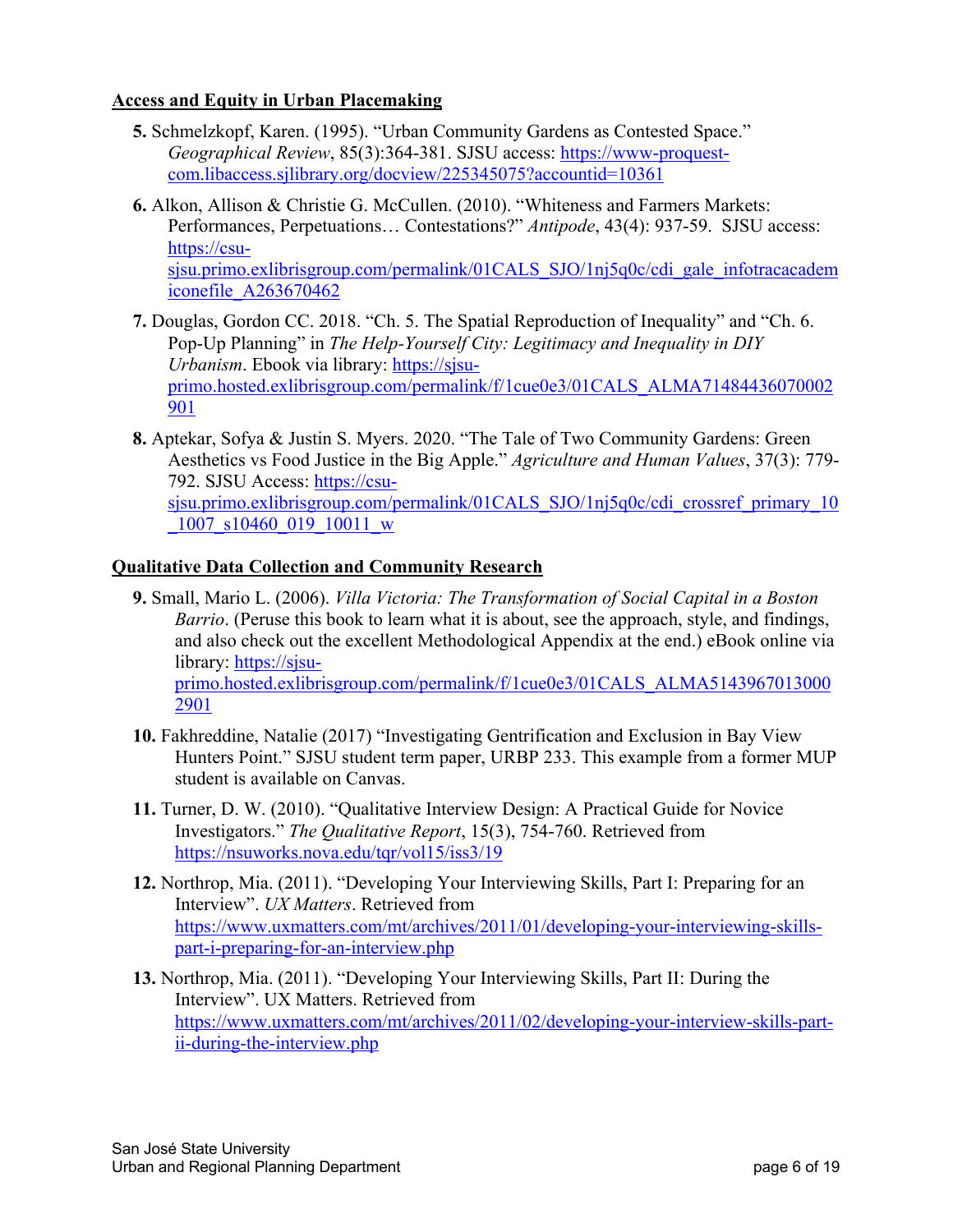#### **Best Practices for Community Engagement**

- **14.** Federowicz, Martha with Olivia Arena and Kimberly Burrowes. (2020) "Community Engagement during the COVID-19 Pandemic and Beyond: A Guide for Community-Based Organizations." Urban Institute. (available on Canvas)
- **15.** National Institutes of Health. (2011). Principles of Community Engagement, Second Edition. NIH Pub. No. 11-7782, June 2011, pgs. xv. – xvii., 3-44 (skim), 45-53. <http://permanent.access.gpo.gov/gpo15486/PCE-Report-508-FINAL.pdf> (accessed August 17, 2019)
- **16.** Myerson, Deborah L.. (2004) "Involving the Community in Neighborhood Planning". ULI Community Catalyst Report Number 1.<http://uli.org/wp>content/uploads/2012/07/Report-1-Involving-the-Community-in-Neighborhood-Planning.ashx\_.pdf (accessed August 20, 2019).
- **17.** Biggs, David, et al. (2018) "100 great community engagement ideas: tips, tricks, and best practices to help guide planners to better results!", Metroquest. (available on Canvas)
- **18.** Flores-Marcial, Xochitl M. (2021). "Getting Community Engagement Right: Working with Transnational Indigenous Stakeholders in Oaxacalifornia." Latin American and Latinx Visual Culture, 3(1): 98-108. [https://online.ucpress.edu/lalvc/article/3/1/98/116184/Getting-Community-](https://online.ucpress.edu/lalvc/article/3/1/98/116184/Getting-Community)Engagement-RightWorking-with.

#### **Examples of Community Planning in Latinx Communities**

- **19.** Rojas, James. 2010. "Latino Urbanism in Los Angeles" (pp. 36-45) in Jeffrey Hou's 81136988028 *Insurgent Public Space*. Available as an ebook via the library: <https://sjsu>[primo.hosted.exlibrisgroup.com/permalink/f/egdih2/TN\\_cdi\\_askewsholts\\_vlebooks\\_97](https://primo.hosted.exlibrisgroup.com/permalink/f/egdih2/TN_cdi_askewsholts_vlebooks_97)
- <https://ucla.app.box.com/s/0ytk7qpg7fjloc0gglwb8iuuxt94uk12>**20.** Barreto, Matt, Sonja Diaz & Tyler Reny. (2018). Should I Stay or Should I Go? How Effective Transit-Oriented Development Can Lead to Positive Growth Without Displacing Latinos." UCLA Luskin Latino Policy and Politics Initiative.
- **21.** "Futuro de Frogtown" (website). <https://www.mas.la/futuro-frogtown>(accessed August 18, 2019)
- $\Omega$  (accessed August 18, 2019) **22.** "The People's Plan for Boyle Heights (El Plan del Pueblo) English Version 2015" (website). [https://issuu.com/eastlacommunitycorporation/docs/plandelpueblo\\_english\\_digitalversi](https://issuu.com/eastlacommunitycorporation/docs/plandelpueblo_english_digitalversi)

### **Fundamentals for Success in this Course**

 efforts that clearly meet – or exceed – instructor expectations for graduate-level work. We will make every effort to help you succeed in this course so that you can apply what you've learned to your personal and professional growth. Naturally, it is your responsibility to complete all assignments and to take advantage of the many learning opportunities this semester. Your final grade will reflect your overall commitment to learning; higher grades correlate with student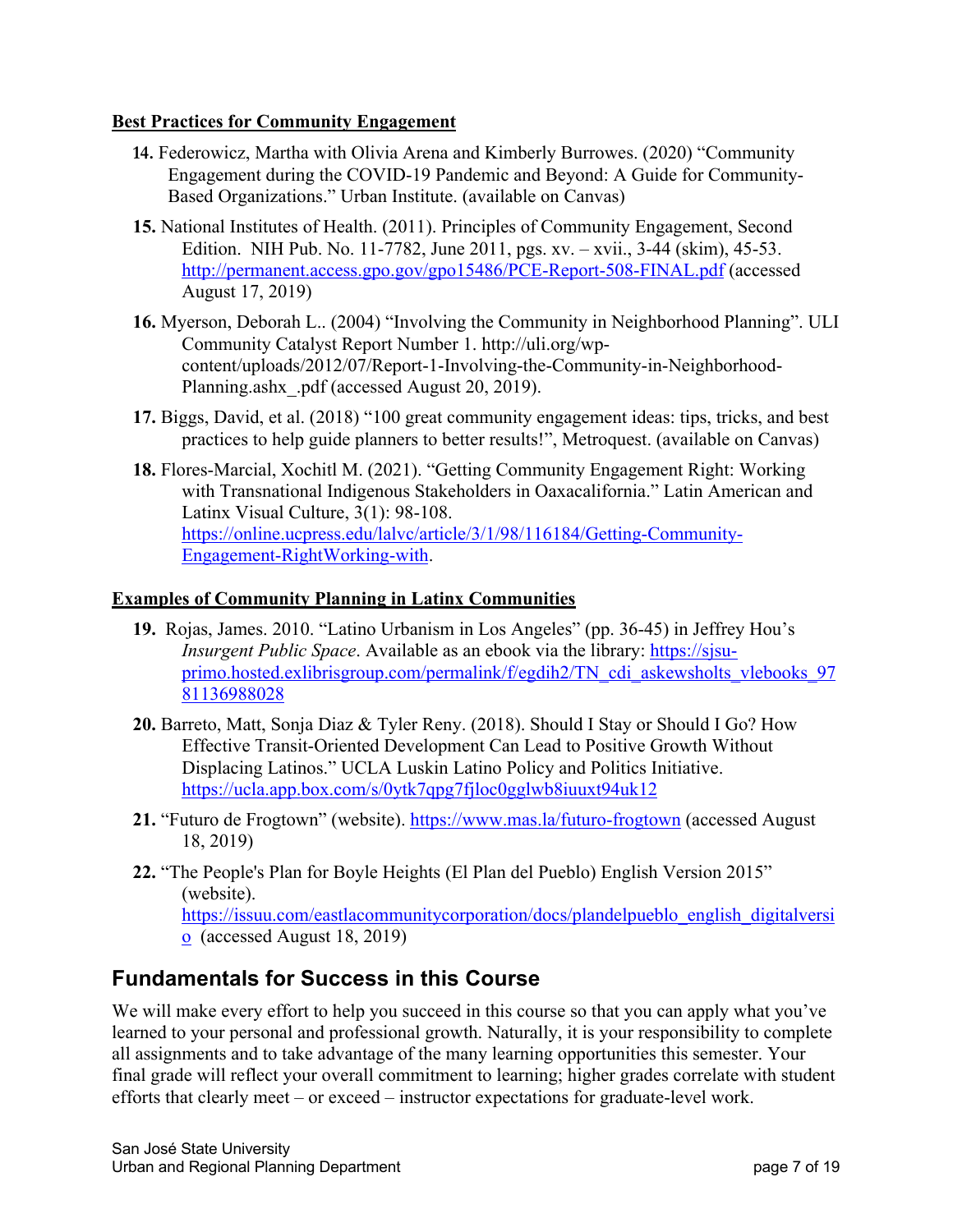Here are some tips to help you succeed this semester:

 **Enjoyment of Learning:** A strong motivation to learn, explore and have fun while learning is essential. This course will require a significant amount of independent work and relies heavily on student initiative. The course is intended to be a culminating experience in which you apply all of your knowledge from previous coursework, professional practice, and your own life experiences to create a planning document for a real-world community. As in the planning profession itself, a great deal of self-initiative is required. A sense of humor always helps, too!

 **Understanding Roles:** The role of the instructor in a studio course is to teach, guide, mentor and encourage the project teams. The role of the student is to take full advantage of the academic freedom and flexibility offered by a studio course to collaborate with fellow students, to complete assigned tasks in a manner that exceeds expectations wherever possible, to serve San Jose communities, and to produce a professional-grade document and presentation for the student's portfolio. The course will be conducted in a manner that mirrors professional practice in order to help you develop valuable workplace skills.

 **Focus and Respect:** We fully understand the temptations and distractions we all face today with smartphones vying for our attention. Please turn off or mute your phone during class, and note that lab computers may only be used for class exercises during the class period. If you have to "get something else done" during the class period, please step outside and do it elsewhere.

 **Professional Conduct:** We will conduct this course in a manner that mirrors professional practice in order to help you develop valuable workplace skills. We all need to be in agreement that the following standards will apply, as listed in the two sections below.

Instructor responsibilities include:

- To create a physically and intellectually safe and stimulating environment for learning
- To assist students as much as possible with their individual and collective learning goals
- To help resolve conflicts that hinder learning by answering student questions clearly and promptly, or to research answers and reply to the student as soon as possible
- To treat students with respect and kindness, using encouragement and humor to foster learning
- To arrive prepared and organized, with clear learning objectives and a schedule for the day
- To evaluate/grade student work fairly and accurately while providing constructive feedback

Student responsibilities include:

- To attend each class session and to arrive punctually, bringing all needed materials
- To treat other students and the instructor with absolute respect, supporting fellow students whenever possible with their learning objectives, and minimizing distractions in class
- To complete all assignments on time and professionally according to requirements listed in this syllabus
- To fully read and understand this syllabus and to carry out the requirements herein
- To actively and consistently participate in class discussions and question-and-answer sessions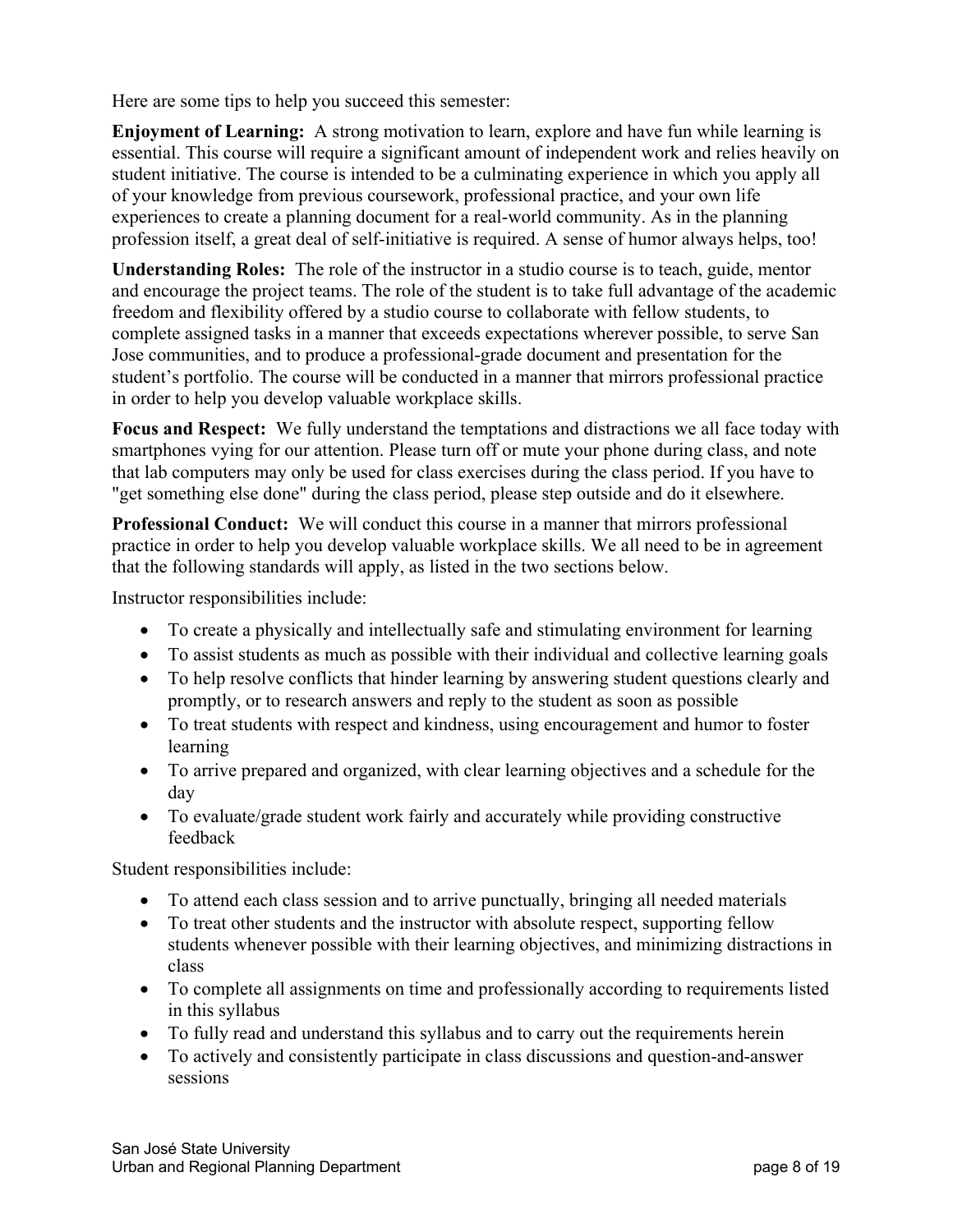- To demonstrate self-reliance and self-direction in setting and completing learning objectives
- To accept responsibility for working collaboratively in the learning process

### **More Success Tips**

Students that typically do well in studio courses:

- Pull their weight by sharing the workload equally with team members and attend all team meetings and discussions
- Consistently demonstrate enthusiasm for the project, even when deadlines loom and stress levels elevate
- Consistently demonstrate full support for their team
- attempt to address them in a respectful and positive manner • Proactively raise concerns with team members and, if necessary, the instructors, and
- Devise strategies for carrying out the team's short- and long-term tasks and goals
- members and agency officials you are a representative of the planning profession and • Are organized, respectful and professional in their conversations with community our university
- Embrace the flexibility and inherent creativity of a studio course to actively pursue career interests and the acquisition of new skills
- Quickly adapt to changes in project goals and schedule changes (though these will be minimized to the extent practicable)
- Have confidence in their abilities and recognize that their contributions are valuable and important
- Know when to ask for help, then ask for it
- Are organized and diligent note-takers
- Are respectful of everyone in the class and handle disagreements professionally and assertively, focusing on the issues at hand and not the person
- project goals • Share ideas with others and offer constructive suggestions to improve work processes and

project goals<br>Students that typically do **not** do well in studio courses:

- Expect the course to be "an easy  $A" it"$ s most definitely not
- Rely on their team members to perform the bulk of the work this is inexcusable
- Do not take initiative at key moments to move their team and the project forward
- Focus on setbacks and negativity rather than finding proactive solutions
- Are consistently late to class and to group meetings this is inexcusable
- Add a minimum of effort, rather than quality work that reflects the best of their abilities
- Fail to ask for assistance when it is needed

mail. Asking for assistance will never be perceived as a liability and will never impact your It is important to remember that the instructor's primary role in a planning studio course is to help you succeed and grow as a professional planner. Therefore, you should always feel welcome to ask for help during the class period, privately during office hours, or remotely via egrade negatively.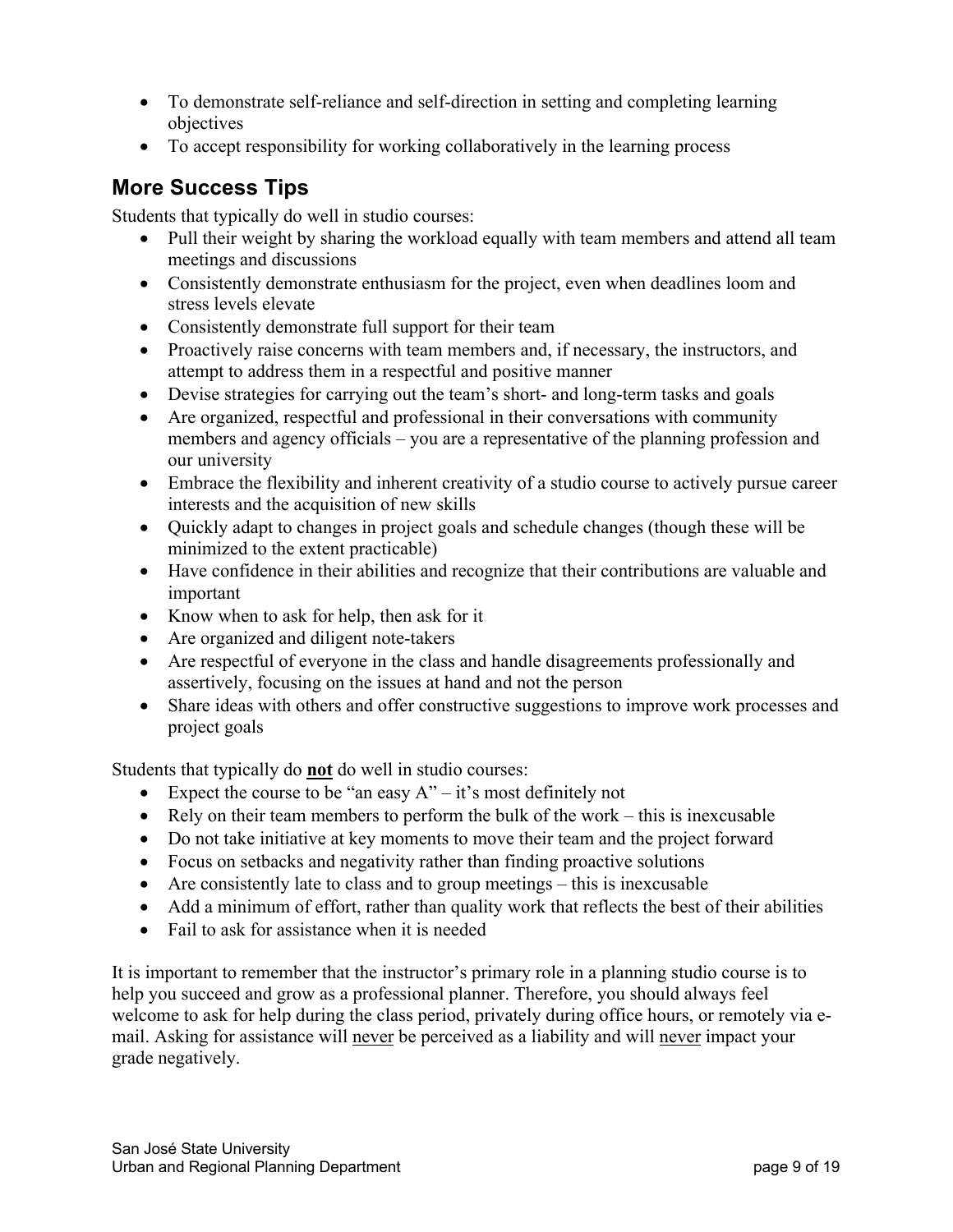interesting and exciting for you, so please let us know how you feel the it is progressing. We look forward to a creatively exciting experience with each student. You are encouraged to offer your views of the course at any time during the semester; you do not need to wait for the formal end-of-semester course evaluation. We very much wish for this course to be useful, Compliments and professional, constructive criticisms are both welcome!

### **Commitment to Diversity and Inclusion**

We strive to create a supportive learning environment where everyone has a place at the table. We all can benefit from welcoming a diversity of thoughts, perspectives and experiences that includes all of our identities (including race, gender, ethnicity, sexual orientation, socioeconomic status, religion, disability, and others). It is our hope that you will contribute your views, while working together to create a space where everyone is valued for their contributions.

While we may have challenging discussions, our intention is to approach these moments first and foremost with respect for other people, patience, care, and generosity. In doing so, we can deepen our understanding of different perspectives, listen and learn from others, and have an opportunity to understand how our identities and experiences may influence our worldviews and those of others around us. Acts of discrimination and harassment—direct and indirect—have no place in this classroom.

The field of urban planning has historically been dominated by a subset of privileged voices. Where possible, we have made a concerted effort to highlight the work and contributions from Black, Indigenous, and People of Color in the course materials. There may be unintended omissions; however, recognizing a diverse range of perspectives helps to strengthen our understanding of cities. Please feel free to contact us or submit anonymous feedback if you have suggestions for how to improve the quality of the course materials.

Your experience in the class is important to us. With the recognition that learning to support students from all backgrounds is an ongoing process, we acknowledge that improving our practices of diversity and inclusion in the classroom requires active work and thoughtful reflection. Your suggestions for how we can improve the effectiveness of the course for you personally or for other students is deeply encouraged and appreciated.

## **Course Assignments and Grading Policy**

 **be integrated into the final course report due on December 8.** Since the final professional-**Each course assignment is designed to produce written and/or graphical material that can**  grade report will be used by many community stakeholders, our work needs to be well researched, clearly written, authoritative, and with easily understood graphics to support the narrative. The instructors will set high standards and provide frequent feedback to move us all in this direction.

Your grade for the course will be based on the following assignments and other graded activities (which will be discussed in greater detail in class):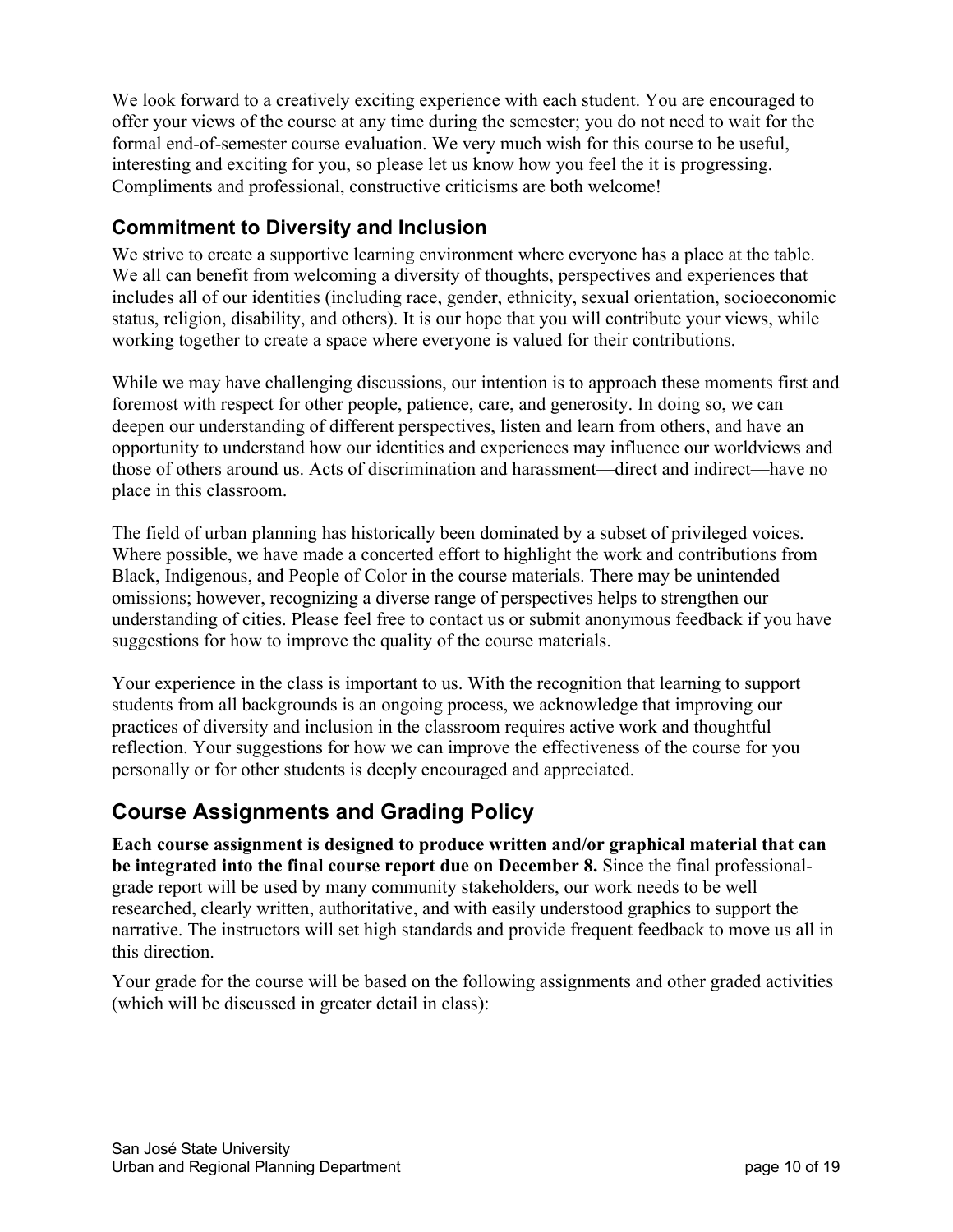| Assignments<br>and Other Graded Activities                                                                                                                                                                                                                                                                                                                                                                                                                                                                          | Percent of<br>Course<br>Grade | Course<br>Learning<br>Objectives<br>Covered |  |  |
|---------------------------------------------------------------------------------------------------------------------------------------------------------------------------------------------------------------------------------------------------------------------------------------------------------------------------------------------------------------------------------------------------------------------------------------------------------------------------------------------------------------------|-------------------------------|---------------------------------------------|--|--|
| <b>Written Reflections on Course Readings</b>                                                                                                                                                                                                                                                                                                                                                                                                                                                                       |                               |                                             |  |  |
| Reading Reflections. To deepen the course project experience, students will<br>individually prepare five separate written reactions and observations based<br>on the five themed sets of readings listed in the "Course Readings" section<br>above. The written remarks will be shared in Canvas Discussions and<br>students will be encouraged to respond to postings by their peers. Each<br>posting will be evaluated for substance, insight, and clarity of writing. (3%<br>of final course grade x 5 postings) | 15%                           | $6 - 11$                                    |  |  |
| PHASE ONE: Getting to Know the Study Area                                                                                                                                                                                                                                                                                                                                                                                                                                                                           |                               |                                             |  |  |
| Assignment 1: Getting to Know Our Study Area. Students will individually<br>synthesize information from a series of readings about our study area.<br>Additionally, students will use Esri Community Analyst to deepen an<br>understanding of the population dynamics of the study area.                                                                                                                                                                                                                            | 10%                           | 1, 9, 10, 11                                |  |  |
| <b>Assignment 2: Urban Montage Experiential Poster + Interactive Story</b><br>Map. Students will work in small teams to prepare a digital or physical<br>montage that documents their initial experiences in the study area.<br>Individually, students will supplement this work by producing a digital,<br>interactive ArcGIS StoryMap.                                                                                                                                                                            | 10%                           | 2                                           |  |  |
| PHASE TWO: Community Outreach and Data Collection                                                                                                                                                                                                                                                                                                                                                                                                                                                                   |                               |                                             |  |  |
| <b>Assignment 3: Phase Two Interim Progress Presentation.</b> Working in<br>teams, students will present an update on survey data collection progress as<br>well as findings from an analysis of related policies, regulations, and<br>precedent analysis of urban agriculture programs in other U.S. cities. The<br>presentation to project stakeholders will integrate findings from the<br>previous two assignments, as relevant, as well as information provided by<br>guest speakers.                          | 20%                           | 2, 3, 4, 5                                  |  |  |
| PHASE THREE: Synthesis and Presentation of Collected Data and Findings                                                                                                                                                                                                                                                                                                                                                                                                                                              |                               |                                             |  |  |
| Assignment 4: Survey Data Findings. Students will work in small teams to<br>present their synthesized findings to project stakeholders in written,<br>graphical, and oral form based on findings from Phases One and Two.                                                                                                                                                                                                                                                                                           | 20%                           | 6, 7, 8                                     |  |  |
| Assignment 5: Final Course Deliverables. Students will work in small<br>teams to submit a final report and deliver a formal presentation to project<br>stakeholders.                                                                                                                                                                                                                                                                                                                                                | 25%                           | 2, 3, 4, 5                                  |  |  |

#### **Calculation of Final Course Letter Grade**

We will calculate the final letter grade for the course by weighting the grade for each assignment according to the percentages in the table above. To do this, we first convert the letter grade for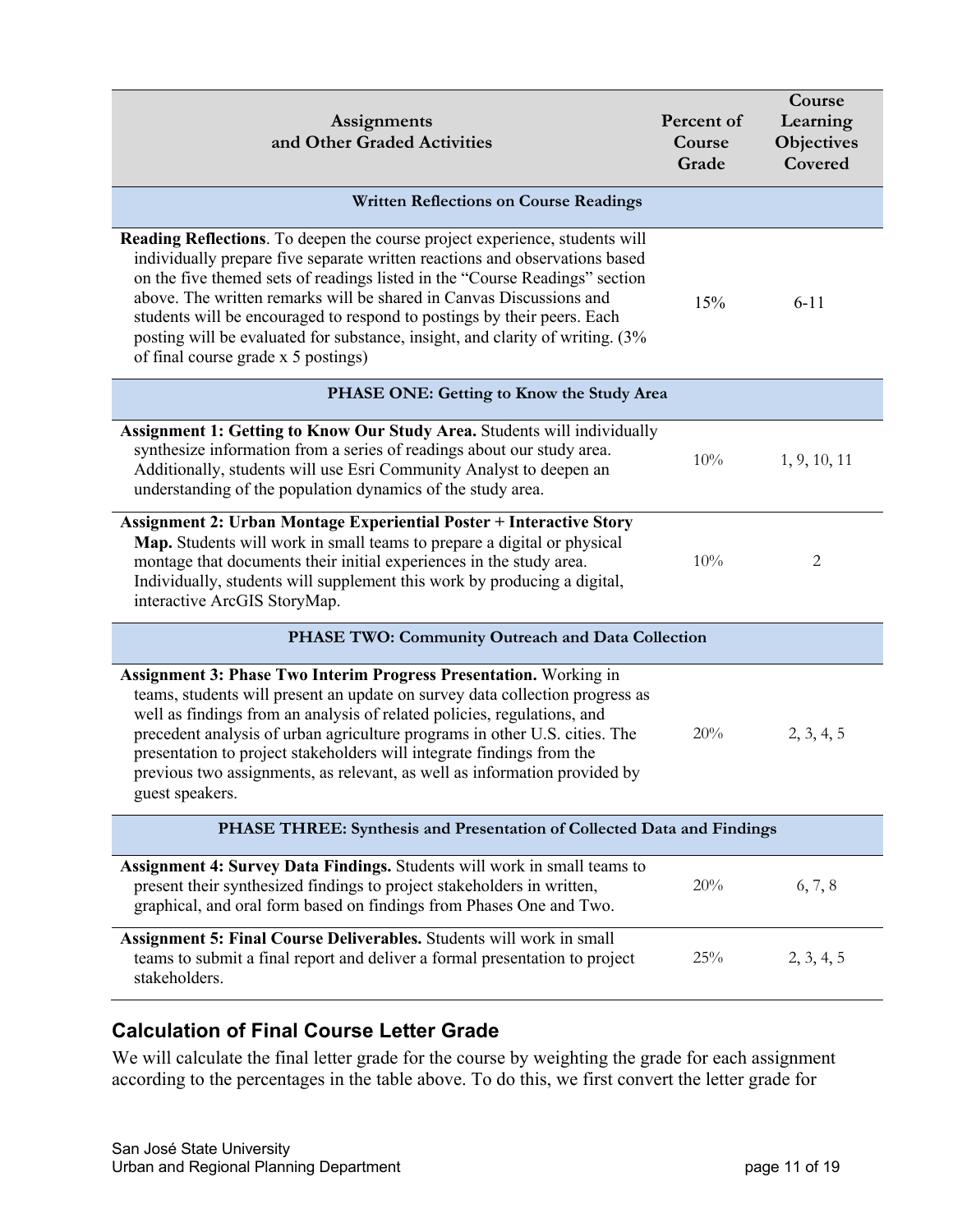each assignment to a number using a 4-point scale  $(A+ = 4.33, A = 4.0, A = 3.67, B = 3.33, B$  $= 3.0, B = 2.67, C = 2.33, C = 2.0, C = 1.67, D = 1, and F = 0.$ 

 $= 3.85 +$ , A $= 3.50 - 3.84$ , B $= 3.17 - 3.49$ , B $= 2.85 - 3.16$ , B $= 2.50 - 2.84$ , C $= 2.17 - 2.49$ ,  $C = 1.85 - 2.16$ ,  $C = 1.41 - 1.84$ ,  $D = 1.17 - 1.40$ ,  $D = 0.85 - 1.16$ ,  $F = 0 - 0.84$ ). We then use these numbers and the weights for each assignment to calculate a final, numerical grade for the course based on a 4-point scale. That number is converted back to a letter grade (A

 Please read the "URBP-295 Grading Standards" document on Canvas for more details about how the instructors will evaluate written and oral work.

#### **Participation in Class and Attendance**

Student participation in class discussions is a vital component of this course and students should make every attempt to attend all classes and actively participate in discussions. You can participate in many ways such as helping explain a concept to others, sharing a thoughtful perspective that aligns with the topic covered in section, monitoring yourself so you don't hold the floor for too long and dominate the discussion, coming to office hours with thoughtful questions, commenting on your peers' work, asking questions, and responding to questions thoughtfully. Your intellectual contribution to the discussion will be noted each time you participate.

Participation in walking tours, data collection, group studio work, and other class activities is also essential for the learning goals of this course. In cases where a student misses a significant number of lectures or does not actively participate in discussions, this will impact the final course grade negatively. According to SJSU policy F69-24, "Students should attend all meetings of their classes, not only because they are responsible for material discussed therein, but because active participation is frequently essential to ensure maximum benefit for all members of the class. Attendance per se shall not be used as a criterion for grading."

### **Completing Assignments on Time and Professionally**

Assignments are due at the date and time specified on each assignment handout. In only rare instances will late assignments be accepted, as described below. Late assignments will receive a one-half letter grade deduction for each day an assignment is late. For example, if the assignment would normally receive a grade of "B" but is submitted one day late, it will receive a final grade of "B-minus" and after two days late it will receive a grade of "C+".

We realize that life happens. If you expect not to be able to complete an assignment on time, it is important for you to do two things:

 anticipated late assignment within this timeframe, the standards above will apply. 1. Contact your instructor **at least 24 hours prior to the due date** and, if appropriate, the other students in a group (for group project work). If you do not communicate an

2. Provide a date and time by which the late assignment will be submitted. If you do not communicate an anticipated late assignment within this time frame or if the late assignment is not received on the date promised, the assignment will begin losing points for every day it is late, as described above. If submission of the assignment continues to be delayed, a final grade of 50 is likely.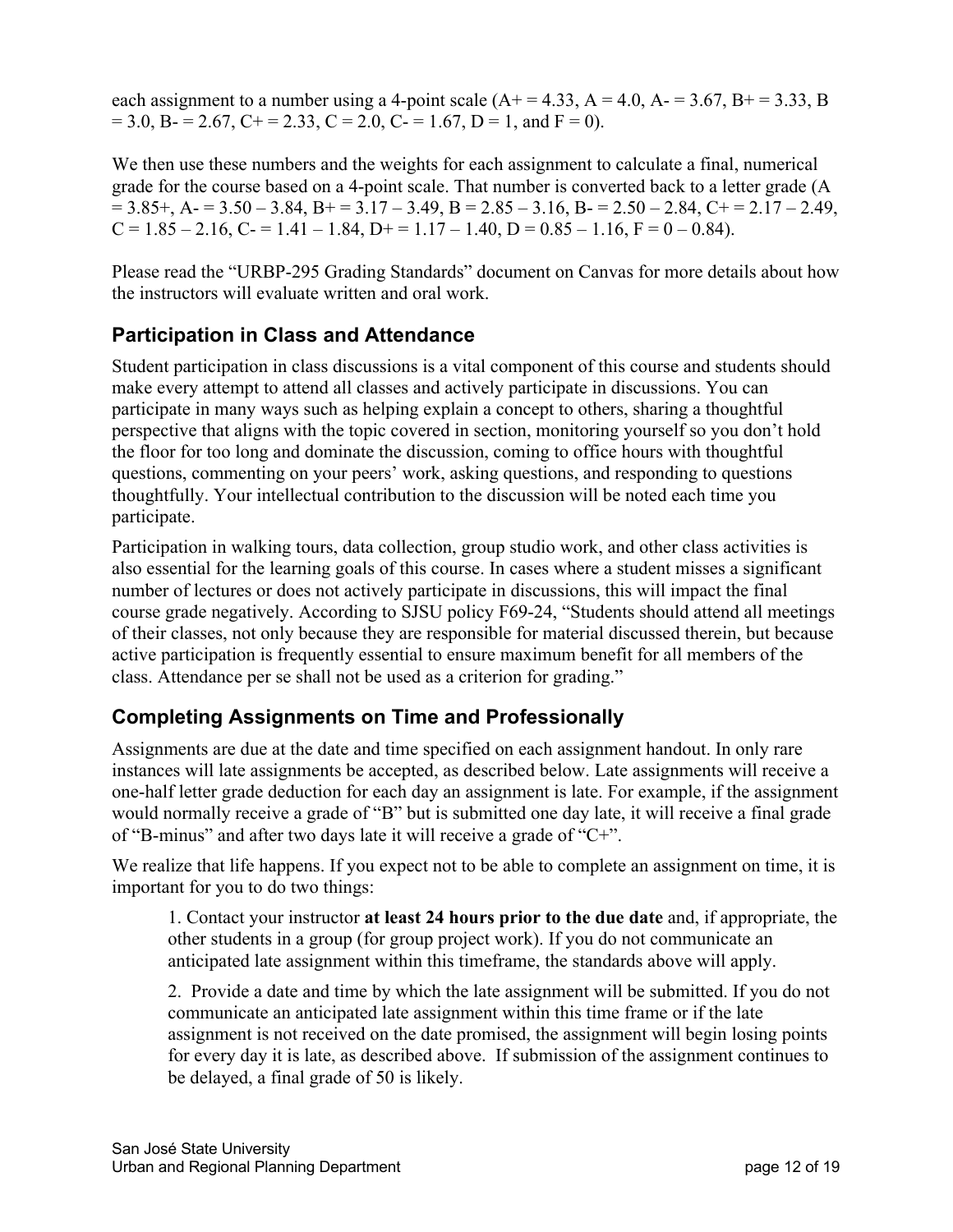their assignments on time. **A maximum of one late assignment (or parts of assignments) that adhere to this policy will be accepted**; all subsequent late assignments will receive an automatic grade of 50. Sorry, no exceptions to these policies will be granted, in fairness to the majority of students who submit

Since this course focuses on the development of professional skills used by urban planners, the presentation of submitted materials will be considered as part of the assignment's grade. All assignments must include the student's name, date, course number, assignment number and other items as directed by the instructor. Neatness, clarity and organization will influence your grade.

 will generally receive a reduction in the grade. As in a professional setting, typed submissions are expected; handwritten assignments are not acceptable. Assignments not meeting these fundamental practices of professional presentation

### **Final Examination or Evaluation**

 The many activities that you will undertake as part of Assignment 5 will essentially constitute the studio process. Attendance on the last day of the course (December 8) is mandatory. the final examination for this course, along with an individual end-of-the-semester reflection on

### **Course Workload**

Success in this course is based on the expectation that students will spend, for each unit of credit, a minimum of forty-five hours over the length of the course (normally 3 hours per unit per week with 1 of the hours used for lecture) for instruction or preparation/studying or course related activities including but not limited to internships, labs, clinical practica. Other course structures will have equivalent workload expectations as described in the syllabus.

Because this is a six-unit class, you can expect to spend a minimum of fifteen hours per week in addition to time spent in class; some weeks will be busier than others as is typical for a projectbased course. You should plan to set aside a significant amount of time for out of class activities including, but not limited to, required course readings, data collection and analysis, group meetings, research, preparation of final client materials, etc.

## **University Policies**

Per University Policy S16-9, relevant university policy concerning all courses, such as student responsibilities, academic integrity, accommodations, dropping and adding, consent for recording of class, etc. and available student services (e.g. learning assistance, counseling, and other resources) are listed on Syllabus Information web page

([https://www.sjsu.edu/curriculum/courses/syllabus-info.php\)](https://www.sjsu.edu/curriculum/courses/syllabus-info.php). Make sure to visit this page to review and be aware of these university policies and resources.

## **Use of Camera in an Online Class**

 requests for any individual accommodations, please discuss this with the instructors. As much as possible/feasible given your unique circumstances at home, please turn on your Zoom camera throughout class meetings that are held on Zoom. If you have special needs or

## **Recording of Zoom-Based Classes**

This course or portions of this course (i.e., lectures, discussions, student presentations) will be recorded for instructional or educational purposes. The recordings will only be shared with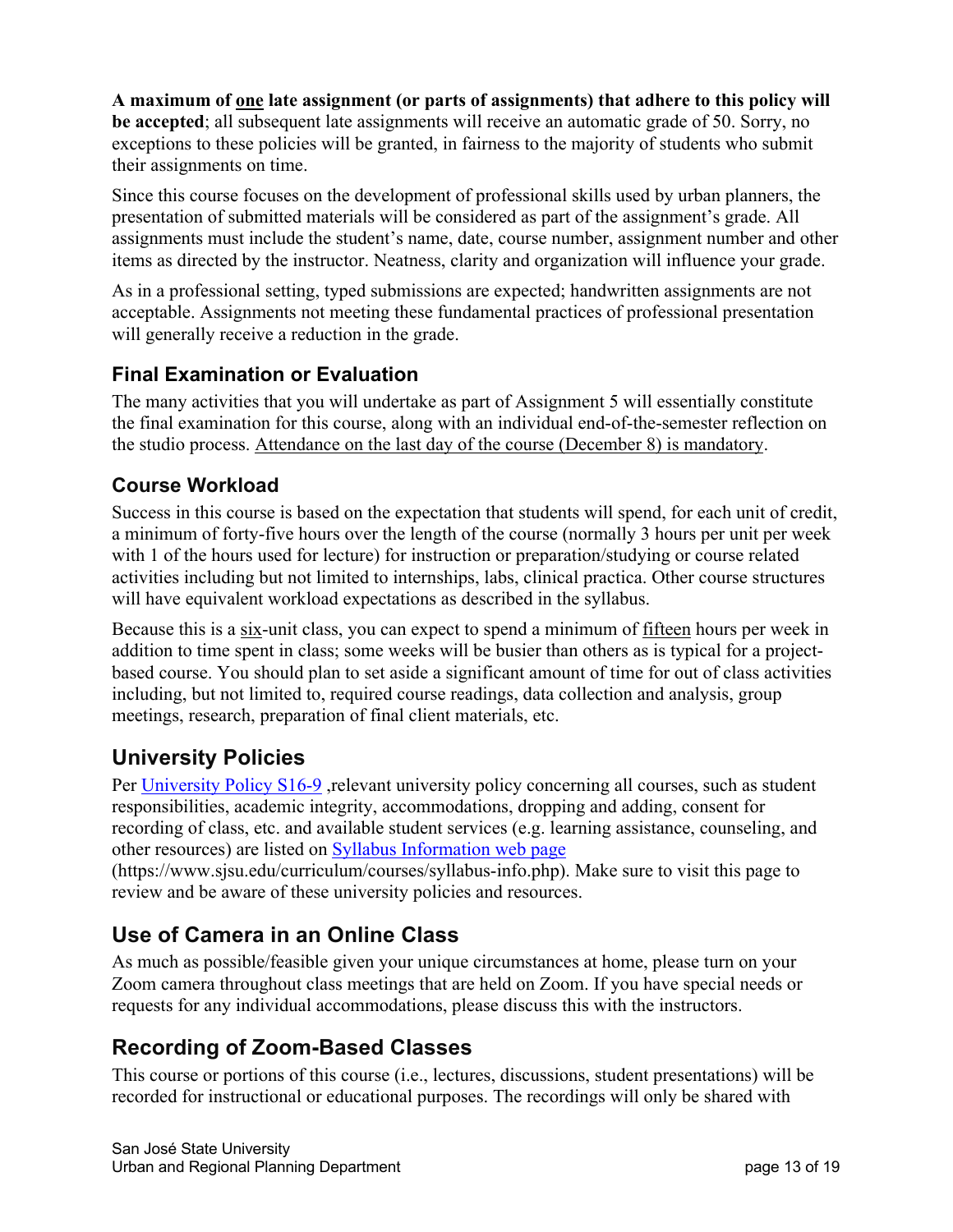students enrolled in the class through Canvas and will be deleted at the end of the semester.

University policy (S12-7) requires consent from all individuals who will appear in a class recording. If you do not wish to be identified in a class recording, please discuss this with the instructors. For example, we may permit an "anonymous" option (e.g., you temporarily turning off identifying information from the Zoom session, including name and picture, prior to recording).

Students are not allowed to record without instructor permission. Also, students are prohibited from recording class activities (including class lectures, office hours, advising sessions, etc.), distributing class recordings, or posting class recordings. Materials created by the instructor for the course (syllabi, lectures and lecture notes, presentations, etc.) are copyrighted by the instructor. University policy (S12-7) is in place to protect the privacy of students in the course. Students who record, distribute, or post these materials will be referred to the Student Conduct and Ethical Development office. Unauthorized recording may violate university and state law. Students must obtain permission in advance to record any course materials. Such permission allows the recordings to be used for a student's private, study purposes only. Students will not be permitted to share any class recordings with someone who isn't enrolled in the class or without permission. The recordings are protected by instructor's copyright.

### **Student Accommodations**

Any student that needs accommodations or assistive technology due to a disability should work with the Accessible Education Center (AEC), and the instructors.

## **Conduct During Online Class Meetings**

All federal, state, CSU system, and campus regulations on conduct including harassment and discrimination against other students or faculty apply to the online environment, just as in faceto-face instruction.

# **Technology Requirements for this Course**

Students are required to have an electronic device (laptop, desktop or tablet) with a camera and built-in microphone. SJSU has a free equipment loan program for students. Students are responsible for ensuring that they have access to reliable Internet access during class meetings. If students are unable to have reliable Internet service, they must inform the instructor as soon as possible or at the latest one week before the class meeting date determine an alternative.

## **Zoom Classroom Etiquette**

**Mute Your Microphone:** To help keep background noise to a minimum, make sure you mute your microphone when you are not speaking.

**Be Mindful of Background Noise and Distractions:** Find a quiet place to "attend" class, to the greatest extent possible. Avoid video setups where people may be walking behind you, people talking/making noise, etc. Avoid activities that could create additional noise, such as shuffling papers, listening to music in the background, etc.

**Position Your Camera Properly:** Be sure your webcam is in a stable position and focused at eye level. Ideally everyone in class should be able to see your eyes and your whole face. Avoid having backlight from a window or other light source opposite the camera.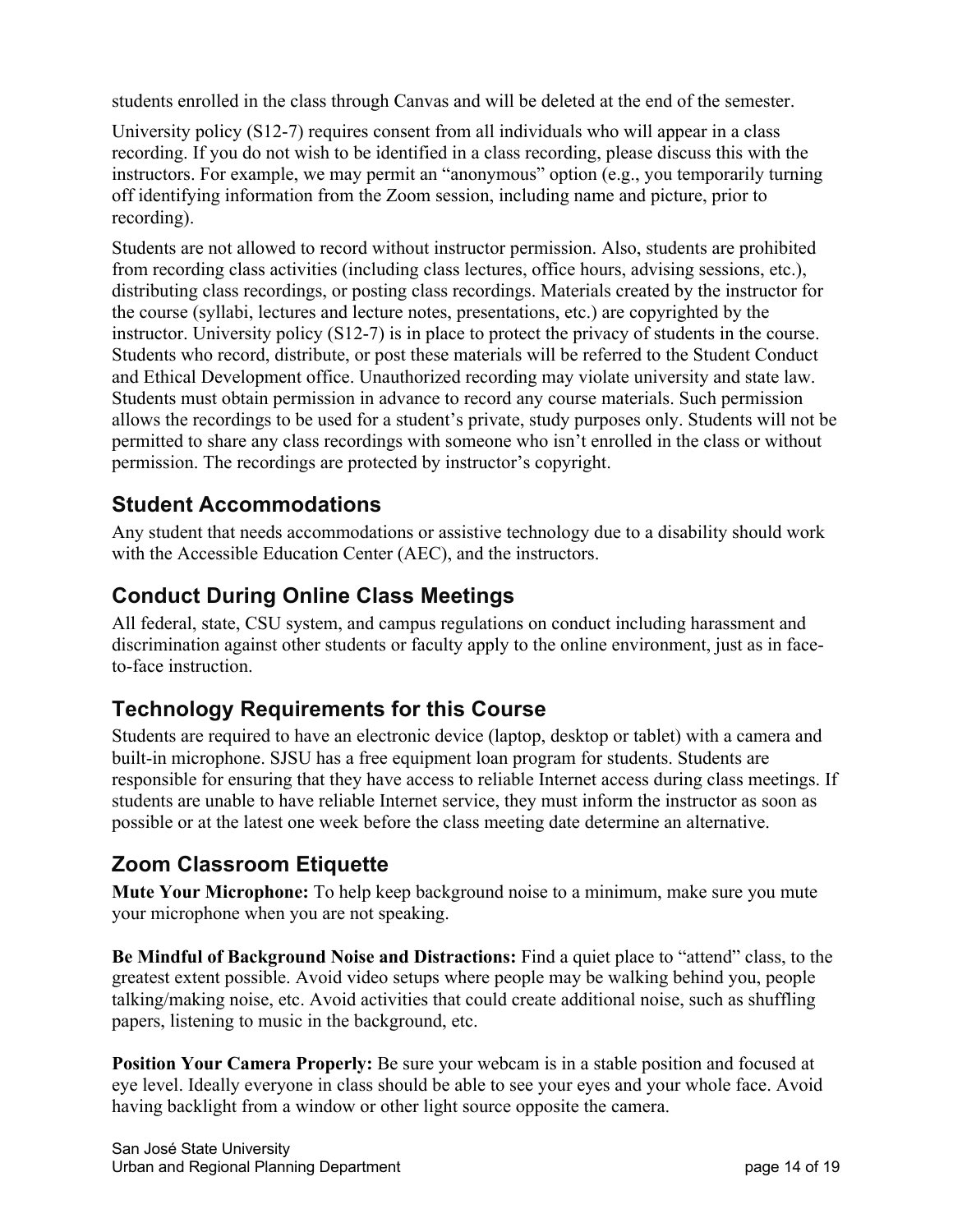**Limit Your Distractions/Avoid Multitasking:** You can make it easier to focus on the meeting by turning off notifications, closing or minimizing running apps, and putting your smartphone away (unless you are using it to access Zoom).

**Use Appropriate Virtual Backgrounds:** If using a virtual background, it should be appropriate and professional and should NOT suggest or include content that is objectively offensive or demeaning.

# **Plagiarism and Citing Sources Properly**

Plagiarism is the use of someone else's language, images, data, or ideas without proper attribution. It is a very serious offense both in the university and in your professional work. In essence, plagiarism is both theft and lying: you have stolen someone else's ideas, and then lied by implying that they are your own.

> **Plagiarism will lead to grade penalties and a record filed with the Office of Student Conduct and Ethical Development. In severe cases, students may also fail the course or even be expelled from the university.**

 **responsibility to make sure you clarify the issues before you If you are unsure what constitutes plagiarism, it is your hand in draft or final work.** 

Learning when to cite a source and when not to is an art, not a science. However, here are some common examples of plagiarism that you should be careful to avoid:

- Using a sentence (or even a part of a sentence) that someone else wrote without identifying the language as a quote by putting the text in quote marks and referencing the source.
- Paraphrasing somebody else's theory or idea without referencing the source.
- Using a picture or table from a webpage or book without reference the source.
- Using data some other person or organization has collected without referencing the source.

The SJSU MLK Library provides a short (15 minutes) and informative plagiarism tutorial. The MUP faculty highly encourage all students to complete it. Details are here: <https://libguides.sjsu.edu/c.php?g=853661&p=6111789>

Also, the University of Indiana has developed a very helpful website with concrete examples about proper paraphrasing and quotation. See in particular the following pages:

- Overview of plagiarism at <www.indiana.edu/~istd/overview.html>
- Examples of plagiarism at <www.indiana.edu/~istd/examples.html>
- Plagiarism quiz at <www.indiana.edu/~istd/test.html>

If you still have questions, feel free to talk to the instructors personally. There is nothing wrong with asking for help, whereas even unintentional plagiarism is a serious offense.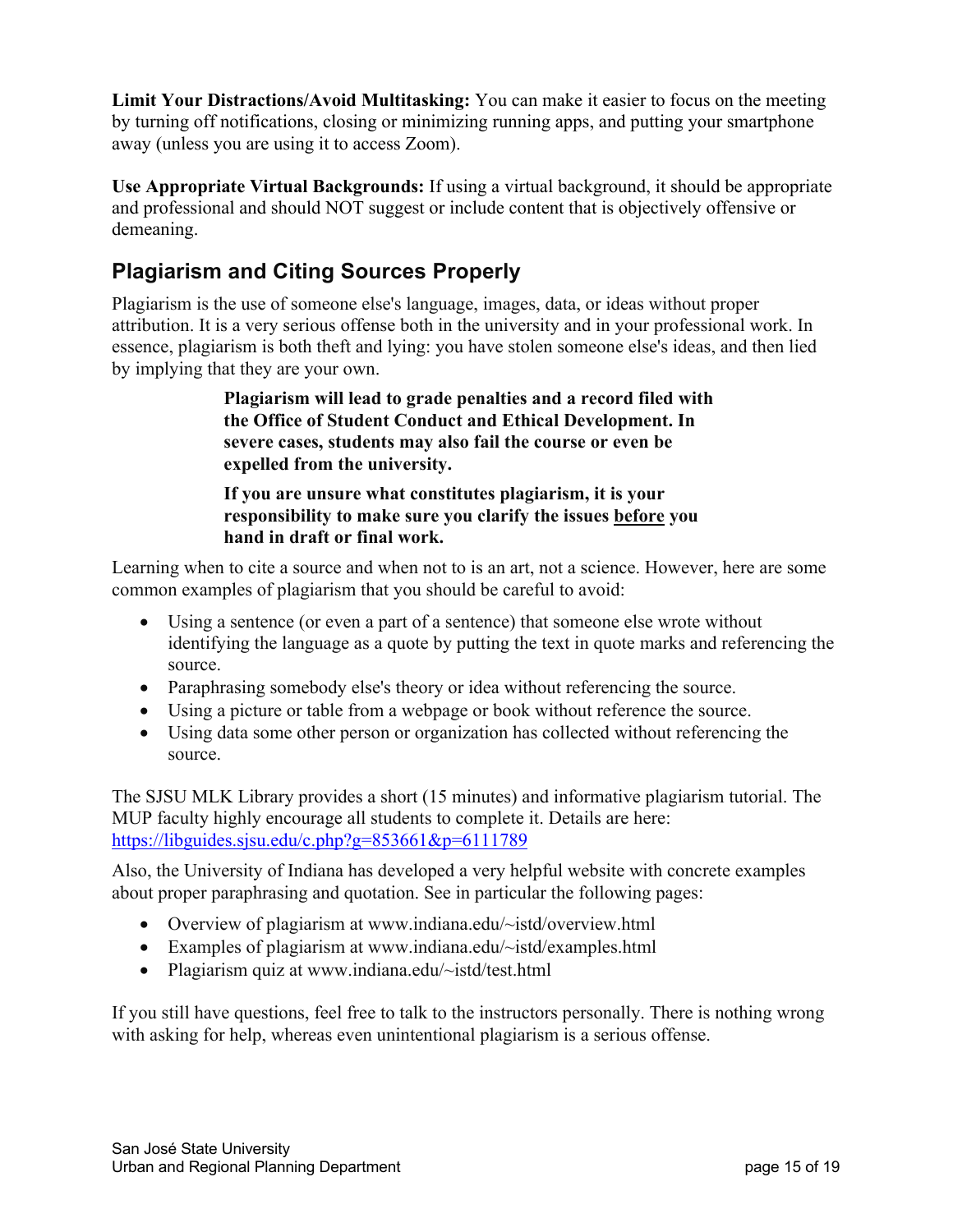### **Citation style**

 in the SJSU King Library or are relatively inexpensive to purchase. It is important to properly cite any references you use in your assignments. The Department of Urban and Regional Planning uses Kate Turabian's A Manual for Writers of Research Papers, Theses, and Dissertations, 9th edition (University of Chicago Press, 2018). Copies are available

Please note that Turabian's book describes two systems for referencing materials: (1) "notes" (footnotes or endnotes), plus a corresponding bibliography, and (2) in-text parenthetical references, plus a corresponding reference list. In this class, students should use the "notes" style plus corresponding bibliography.

### **Library Liaison**

The SJSU Library Liaison for the Urban and Regional Planning Department is Ms. Peggy Cabrera. If you have questions, you can contact her at [peggy.cabrera@sjsu.edu](mailto:peggy.cabrera@sjsu.edu) or 408-808-2034.

### **About the Instructor: Rick Kos, AICP**

I am very much looking forward to working with you this semester and expect that you will learn quite a bit in our sixteen weeks together. We'll have some fun along the way, too. My goal is to serve as a mentor as we practice a number of fundamental community assessment skills used by today's planners while demonstrating professional project management techniques.

 University of North Carolina at Chapel Hill, 1993). In the late 1980s, I worked as an assistant planner conversant in the language of both disciplines. From 1996 - 2000, I served as Senior Town Planner New Urbanist principles mandated by the Town's development regulations applied to both greenfield make frequent subjective judgments on the visual qualities of streets, the orientation of proposed A little about my background: my formal training is in environmental planning and urban design (B.S., Rutgers University, 1985) as well as regional planning and New Urbanism (Masters, in Middlesex County, NJ, reviewing subdivision and site plan proposals for compliance with county regulations. In the 1990s, I served two rapidly-growing North Carolina municipalities in a dual role as town planner and GIS coordinator (the latter being a role I created for both towns), so I am equally for Huntersville, North Carolina - the fastest-growing town of its size in the state at the time. The and infill sites. Since the regulations were design-based (i.e., non-Euclidean), they required me to buildings to public spaces, and the relationship of buildings and land uses to one another. I thoroughly enjoyed defending the principles of traditional town planning, often to developers and citizens that weren't particularly receptive at first to deviations from conventional suburban planning.

 After relocating to the Bay Area in 2000, I worked with the Metropolitan Transportation Commission gaps in transit service so that decision-makers could direct funding to alter bus schedules, as a GIS Planner/Analyst. The Bay Area Lifeline Transportation Map that I completed for MTC locates disadvantaged neighborhoods and thousands of geocoded essential destinations (e.g., grocery stores, daycare centers, clinics) within the 9-County region, along with existing public transit services. The spatial analyses enabled by this mapping work allowed transportation planners to locate connections and routing for improved neighborhood connectivity.

 planning and design firm in Berkeley. I managed all aspects of the firm's GIS practice and took great metadata was up-to-date, training staff to use ArcGIS and ArcCatalog, and managing the production of hundreds of maps for General Plans and EIRs throughout California. I engage in occasional From 2003 to 2007 I served as GIS Manager for Design, Community & Environment, a 45-person pride in keeping hundreds of data layers organized across multiple projects, ensuring that the firm's freelance GIS projects. For example, I am now assisting Mobility Planners, LLC in the preparation of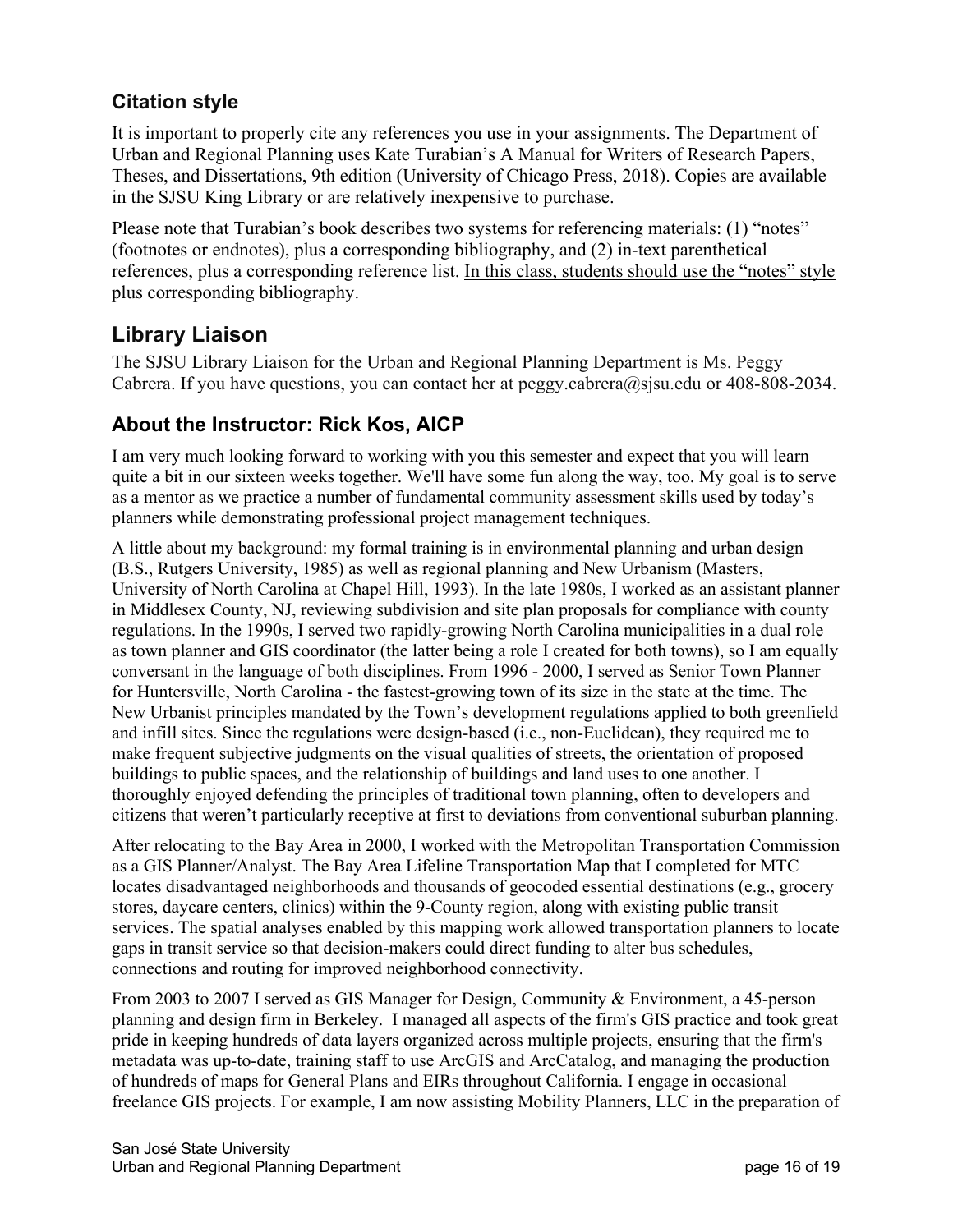bus routing studies in various rural California communities. I am also assisting the Mori Foundation (Japan) with the collection of geospatial data sets for the City of Los Angeles in support of a project that compares the competitiveness of major world cities using a variety of metrics.

 above. Welcome, and let's work hard and have fun! I'm here to help you succeed. I've been teaching at SJSU since 2007 and, I must admit, it is my favorite job of the many I've listed

#### **About the Instructor: Gordon Douglas**

 history, and criticism. My research and community work focus especially on questions of access, and public programming at SJSU among the communities we serve throughout the Bay Area. I am looking forward to co-teaching URBP 295 with Rick for the first time this semester. For those who don't know me, I'm an assistant professor in the Urban Planning program. I have been at SJSU since 2016, teaching courses in urban design, social issues in planning, and urban planning theory, equity, and local cultural identity in urban planning and design. I'm also director of the Institute for Metropolitan Studies, where I'm working to expand the relevance and visibility of urban scholarship

 engagement, which carries over into what I care about most in urban planning scholarship. I am not trained as a planner, but rather did my undergrad in international relations (USC) a master's degree in media and communication (London School of Economics) and a PhD in sociology (University of and design. My writing and photography have appeared in a range of publications including City and Community, Urban Studies, the Journal of Urban Design and a variety of magazines, newspapers, forums all over the world; there's a fun episode of the "99% Invisible" podcast about it too, if you're people in Oakland are building in large informal settlements on public land; separately, I'm finishing Prior to coming to SJSU, I was associate director (and, for a time, acting director) of the Institute for Public Knowledge at New York University. This experience leading an interdisciplinary social science institute focused on public scholarship honed my deep commitment to community Chicago). My interest since become "an academic" has been on the qualitative study of cities and communities, and in particular the social and cultural implications of urban planning, development, and blogs. My dissertation research on "do-it-yourself urbanism" led to my 2018 book The Help-Yourself City, which offers a review, celebration, and critique of all sorts of informal urbanism and grassroots placemaking efforts. (I've had the privilege of speaking about this work in different interested.) My current research concerns the extraordinary places and communities that unhoused up a grant-funded study of Oakland's pandemic-inspired "Slow Streets" program.

 Los Angeles, Chicago, and New York. I'm an avid photographer, gardener, cyclist, and activist (and worked in (it was one of the first farmers' markets to accept food stamps). I was also an early live in Oakland with my family and commute to campus via BART+bike. I'm on the board of Transport Oakland, a transit advocacy organization, and an active member of Eastlake United for this stuff with anyone who's interested. I was born in London, England and raised in Davis, California. I've also lived for multiple years in a fledgling stand-up-paddleboarder). In particular, I'll note that I've been actively involved in urban gardening and urban agriculture (and some guerrilla gardening) everywhere I've lived, including helping found a farmer's market on the South Side of Chicago alongside a community garden that I member of Smiling Hogshead Ranch, an incredible urban farm in Queens, NY, that began as a squat before evolving into a successful nonprofit (we'll hear more about Hogshead this semester). I now Justice, an anti-gentrification group in my neighborhood. Happy to talk more about any and all of

 I'm so excited about this class and our project this semester! As you can probably tell, it's right up my alley in many ways. And I'm looking forward to getting to know all of you. I have it on good authority that URBP 295 is an intense but wonderful experience. I look forward to working together. Please don't hesitate to reach out to meet during office hours or to chat over a coffee or a beer.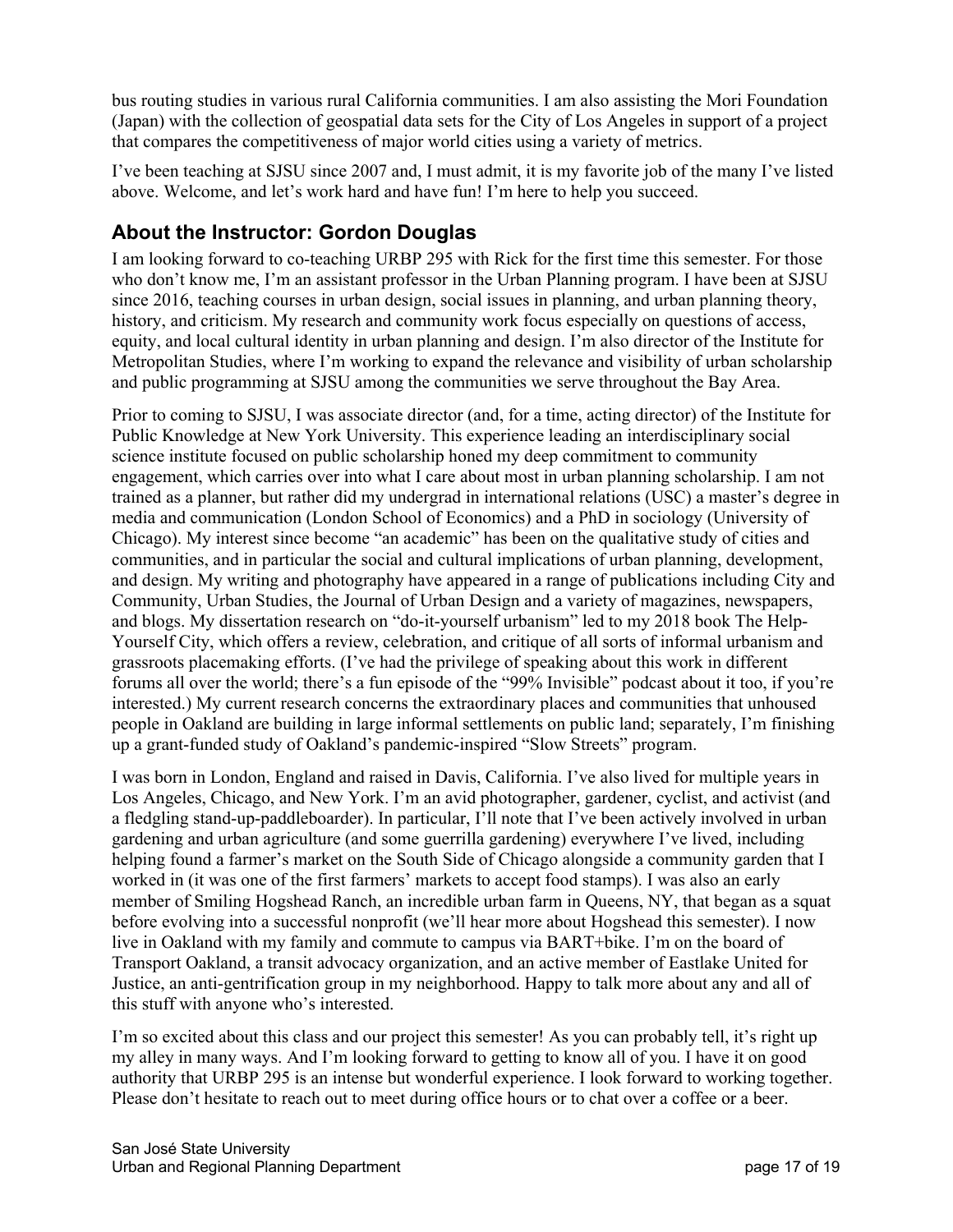# **URBP 295: CAPSTONE STUDIO IN COMMUNITY PLANNING FALL 2021 COURSE SCHEDULE**

The following course schedule serves as a general guide for topics and assignments covered in class. Details are subject to change, as is sometimes the case with a project-based studio course. We will communicate changes via email and verbally in class.

| <b>Class Meeting Date</b>                                                     | <b>Class Activities</b>                                                                                                                                                                                                                                                    | <b>Due Dates for</b><br><b>Readings and Assignments</b>                                                                    |  |  |
|-------------------------------------------------------------------------------|----------------------------------------------------------------------------------------------------------------------------------------------------------------------------------------------------------------------------------------------------------------------------|----------------------------------------------------------------------------------------------------------------------------|--|--|
|                                                                               | <b>PHASE ONE</b><br><b>Getting to Know the Study Area</b>                                                                                                                                                                                                                  |                                                                                                                            |  |  |
| Week 1<br><b>August 25</b>                                                    | Introductions and course/project overview<br>Success tips from recent URBP-295 students<br>CommUniverCity San Jose's role in the project<br>Aerial photo analysis of project study area<br>Overview of Assignments 1 and 2<br>Esri Community Analyst overview              |                                                                                                                            |  |  |
| Week 2<br>September 1                                                         | Walking tour #1: Veggielution Farm in east San Jose, and<br>SoFA Pocket Park                                                                                                                                                                                               | <b>Reading Reflections #1 due</b><br>(theme: urban agriculture and<br>community building)                                  |  |  |
| <b>PHASE TWO</b><br><b>Community Outreach, Data Collection, Data Analysis</b> |                                                                                                                                                                                                                                                                            |                                                                                                                            |  |  |
| Week 3<br>September 8                                                         | Kickoff Phase Two teams; set liaison update approach<br>Overview of Assignments 3, 4 and 5<br>Discuss: Phase Two survey data collection approaches<br>IMS event at 5:30 p.m.                                                                                               | <b>Reading Reflections #2 due</b><br>(theme: access and equity in<br>urban placemaking)                                    |  |  |
| Week 4<br>September 15                                                        | Walking tour #2: Washington and Guadalupe<br>$\bullet$<br>neighborhoods<br>Review findings from Assignment 1<br>Movie screening at SoFa Pocket Park (7:00 p.m.)<br>$\bullet$                                                                                               | <b>Assignment 1 Due</b><br>Getting to Know our Study Area:<br>Reflections on Readings;<br>Demographic Analysis             |  |  |
| Week 5<br><b>September 22</b>                                                 | Walking tour #3: South University neighborhood<br>Practice survey questions during class                                                                                                                                                                                   | <b>Reading Reflections #3 due</b><br>(theme: qualitative data collection<br>and community research)                        |  |  |
| Week 6<br><b>September 29</b>                                                 | Review findings from Assignment 2<br>Studio time - Phase Two teams<br>Meetings with instructors on team progress<br>International perspectives on community engagement:<br>$\bullet$<br>experiences in Ouro Preto, Brazil<br>Determine guest list for Oct. 20 presentation | <b>Assignment 2 Due</b><br>Urban Montage/Story Map<br>based on site visits and<br>neighborhood walking tour #1<br>and $#2$ |  |  |